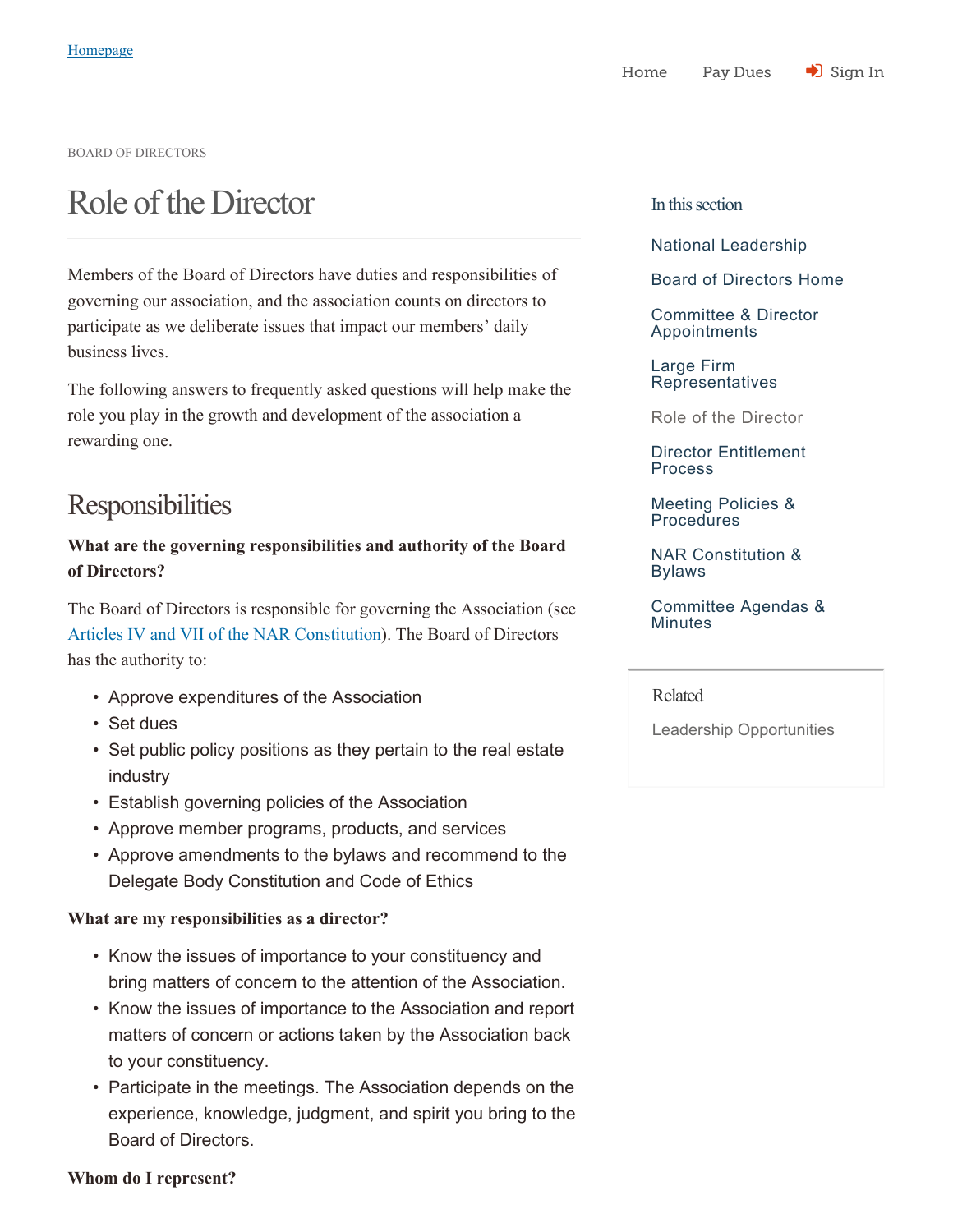As a member of the Board of Directors, you represent each of NAR's members (over one million). This may be challenging because there will be a multitude of viewpoints by the membership on various issues, but if you place the welfare of the Association first, the right decision will be made.

#### **As a director, am I automatically a member of the Delegate Body?**

The Delegate Body consists of all member board presidents or their designees.

Typically, the Delegate Body meets once a year at the REALTORS® Conference & Expo to vote on Constitution and Code of Ethics changes. The President or the Board of Directors, upon 30 days notice, may call a special Delegate Body meeting, if necessary.

#### **What is my liability as a director of NAR?**

A well-informed Board of Directors seldom makes mistakes. However, in the unlikely event that any litigation should result from actions taken by the Board, the Association provides coverage to directors through its errors and omissions liability insurance.

#### **How will I ever keep up with all the business of the Association?**

You can count on association staff to keep you informed through the association's many communication vehicles such as:

- REALTOR.org, with specific announcements for directors in the National Leadership section
- REALTOR® Magazine (print and online)
- Subscribe to the NAR e-Newsletter
- NAR Webinars
- Email (refer to the Electronic Communications Policy)
- Board of Directors Key Issues Summary (audio emailed to directors before each Board of Directors meeting)
- Internal News Service Reports (sent via email)
- Online access to national meeting agendas and minutes

# About the Meetings

## **How often does the Board of Directors meet?**

During your term as a director, you will participate in two national meetings each year:

- REALTORS® Legislative Meetings & Trade Expo (May)
- REALTORS® Conference & Expo (November)

Special meetings may also be called. Details on special meetings are outlined in Article IV, Section 4, of the NAR Constitution.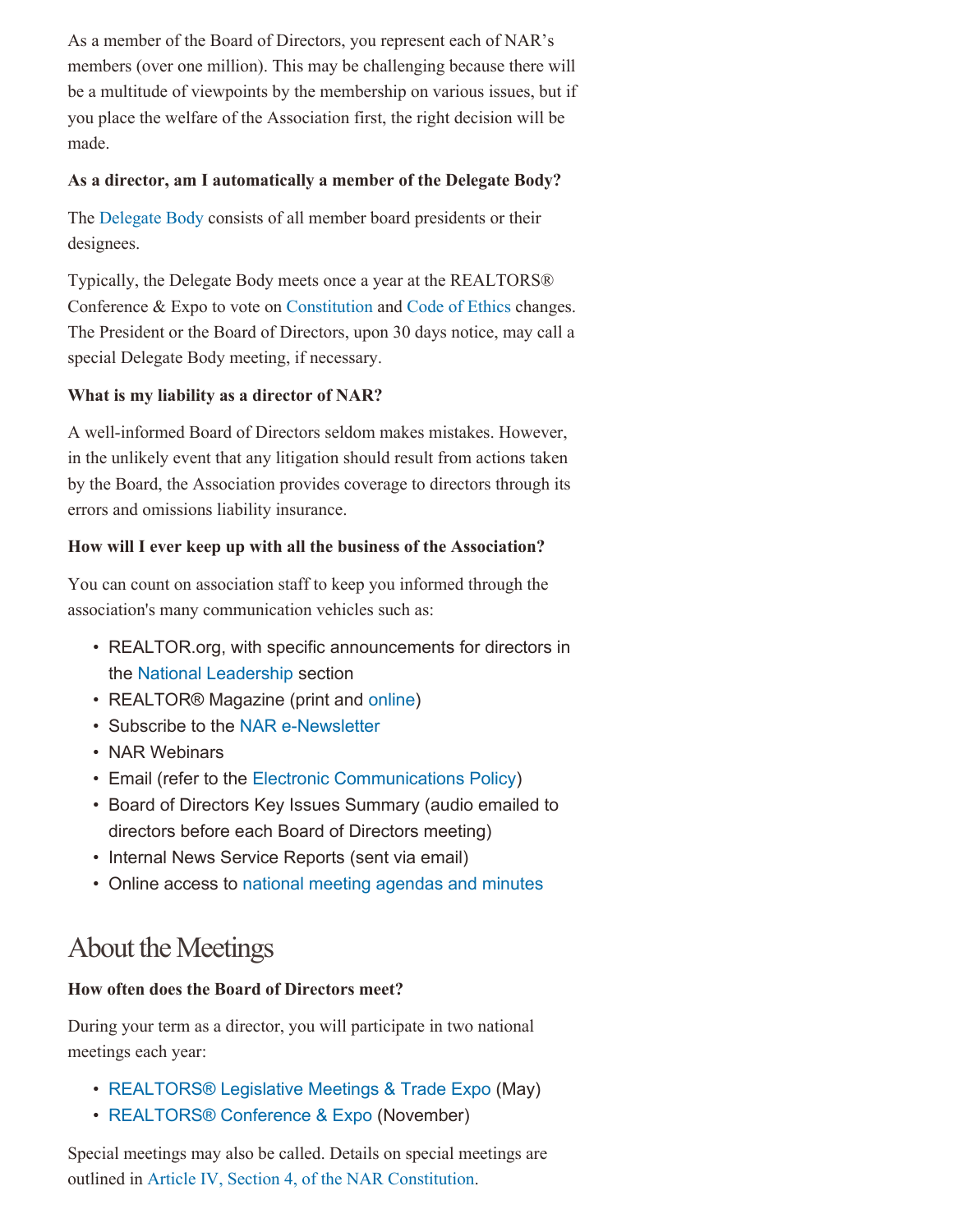# **When will I receive information regarding travel and hotel arrangements for the NAR Business meetings?**

To help you plan your travel and meeting activities, NAR's Convention Division will mail you a letter in January of each year with important meeting dates and related deadlines for key NAR events. All housing and registration information will then be sent to you by email (with a reminder notice in the INS E-newsletter). Please make sure your information is up-to-date in the NRDS system at all times to ensure you receive NAR's e-communications.

Schedule your arrival and departure dates as follows:

- REALTORS® Legislative Meetings & Trade Expo: so you may attend the NAR 360 on Tuesday afternoon, and the Board of Directors meeting on Saturday morning.
- REALTORS® Conference & Expo: so you may attend the NAR 360 on Thursday afternoon, and the Board of Directors meeting on Monday morning.

#### **As a director, am I guaranteed a room in the headquarters hotel?**

The National Association reserves enough rooms in the headquarters hotel for all national directors up to a designated cut-off date (approximately four weeks prior to the meeting).

Please register before the cut-off date even if you are unsure of your arrival and departure dates. NAR can change your reservations after the cut-off date, but NAR cannot guarantee you a room in the headquarters hotel if you have not reserved one by the cut-off date.

#### **When and where do I pick up my director materials?**

You may pick up your materials at the Directors' Material Pick-up counter in the registration area when you first arrive on site. Reports of the committees will be provided to you upon Board of Directors checkin on the morning of the Board of Directors meeting.

## **How should I prepare for the Board of Directors meeting?**

As a director, you are obligated to understand the business of the National Association of REALTORS®. Directors should read the following materials prior to a Board meeting:

- Board of Directors preliminary agenda (received at Directors' Material Pick-up counter at the registration area onsite)
- Board of Directors Key Issues Summary (emailed prior to each meeting)
- Minutes from the previous Board of Directors meeting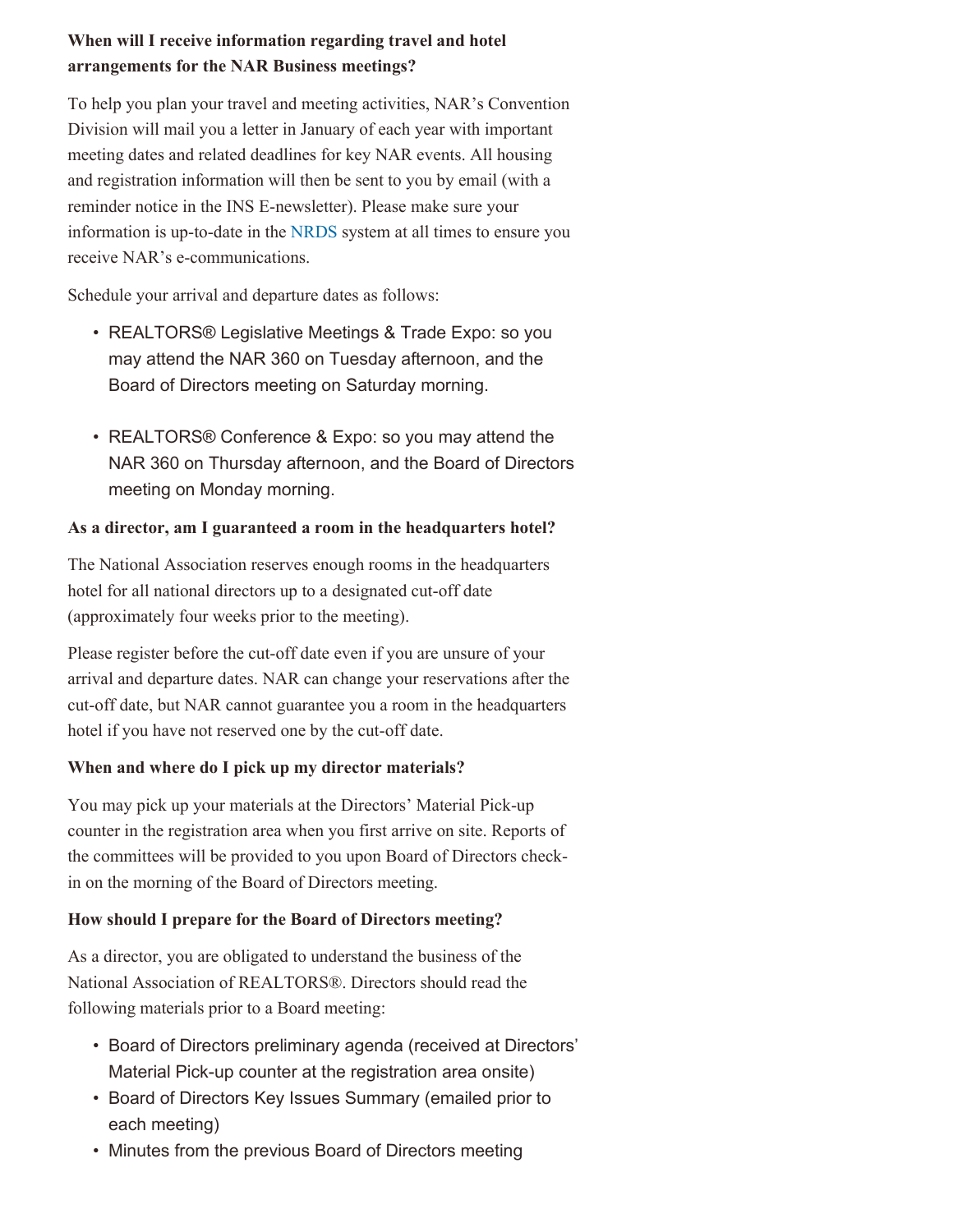• Reports of the committees (announced on REALTOR.org the evening prior and received upon check-in the morning of the Board of Directors meeting)

NAR will also post the above items in the National Leadership section of REALTOR.org.

Also, attend NAR 360 where a synopsis and brief history of current issues and important policy recommendations are presented.

Attendance at NAR 360 and participation in your committee meetings are important roles of directors. Share ideas regarding current issues with other members; ask questions and obtain input. Be recognized for the leader you are.

#### **What materials should I bring to the Board of Directors meeting?**

- Board of Directors agenda
- Minutes from the previous Board of Directors meeting
- Budget and Committee Structure packet (REALTORS® Legislative Meetings & Trade Expo only)
- Constitution & Bylaws packet (REALTORS® Conference & Expo only)

# **Where do I check-in prior to the start of the Board of Directors meeting?**

All national directors need to check in at the directors' check-in counters before entering the meeting room. Directors who do not check-in and who do not request an excused absence before the meeting will be listed in the Board of Directors minutes as having an unexcused absence.

#### **How is seating designated at the Board of Directors meeting?**

Seating for the directors is arranged by region. Each region is designated by a sign. To assure that the necessary quorum is maintained for conducting the Association's business, directors are required to sit with their region for the entire meeting.

There is additional seating for non-directors on the side or at the back of the room.

# **How do I present to the Board of Directors a resolution that has not gone through the committee process?**

It is preferred that all resolutions and ideas be submitted through one of the policy-making committees. You may, however, submit a resolution to the Board of Directors by presenting it in writing to the Vice President and Liaison to Committees at least three days prior to the Board of Directors meeting at which you desire the resolution to be considered.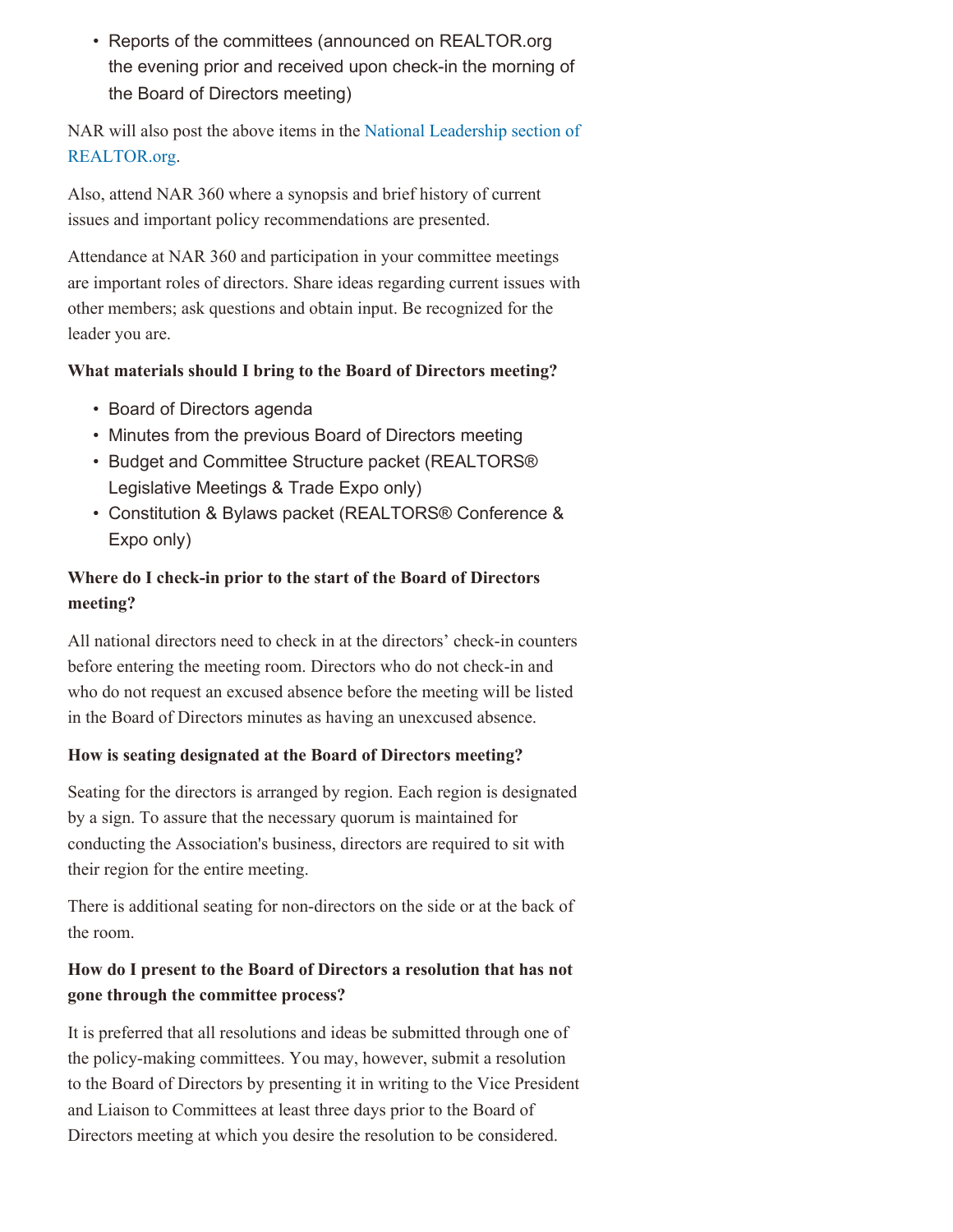The Vice President and Liaison to Committees will review the recommendation to determine if there is an appropriate committee that should consider the proposal first. If there is no appropriate committee, he/she will review the resolution with the President to determine its relevance to the business of the Association.

If they determine that the resolution is relevant, copies of the resolution may be distributed during the Board of Directors meeting at the proper time.

# Parliamentary Procedure

#### **What is the parliamentary procedure of the National Association?**

The latest edition of Robert's Rules of Order Newly Revised is the authority governing all National Association meetings. A registered parliamentarian will be on hand at the Board of Directors, but you should be familiar with parliamentary procedure to help expedite the business of the meeting.

# **How do I receive recognition to address an issue or present a question/motion during the Board of Directors meeting?**

If you wish to address an issue or make a motion from the floor, stand behind one of the microphones located in the aisles until the chair calls your microphone number. Before addressing an issue or reading a motion, state your name and home state. (Only directors are permitted to speak.)

A written copy of any motion made from the floor should be presented to the recording secretary seated at stage-left of the head table, so the motion may be incorporated into the Board of Directors minutes. Forms to record a proposed motion may be obtained from your regional vice president during the meeting.

#### **Are the Board of Directors meetings easy to follow?**

Usually. However, because you have an obligation to understand the business of the Board, please ASK the committee chair to explain anything you do not understand or need clarified. You may also INTERRUPT the proceedings if appropriate. (See "Ask for a Point of Information" or "Raise a Question of Privilege" in Robert's Rules of Order Newly Revised.)

## **Committees**

#### **Do I have the responsibility to serve on NAR committees?**

You are strongly encouraged to serve on at least one committee.

**If I am a director, why is it so important that I serve on a committee?**